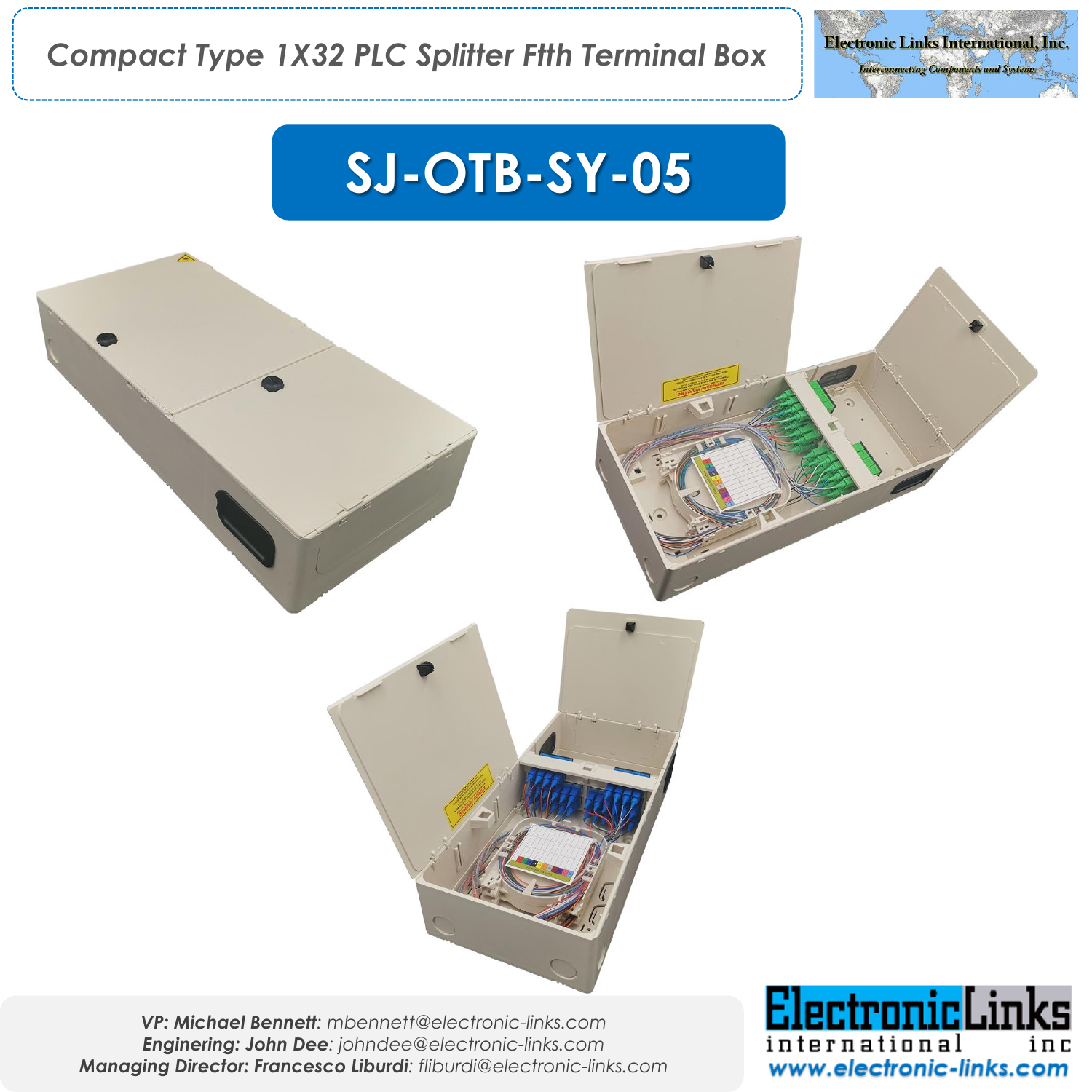- ➢ **Compact Type 1X32 PLC Splitter Ftth Terminal Box**
- ➢ **Model: SJ-OTB-SY-05**
- ➢ **Capacity: 32 Cores**
- ➢ **PLC Splitter: 4Pcs of SC APC/UPC 1x8 PLC Splitter**
- ➢ **Dimension: 323X150X72mm**

### **Mini CTO Multi Operator Distribution Box Description**

SJ-OTB-SY-05 New Compact Mini CTO Multi Operator Distribution Box / Ftth Terminal Box is an intelligent solution to facilitate access between the operator's infrastructure and the internal network of buildings. So that Ftth Terminal Box stands out as one single structure. The installation is performed modularly and independently by each operator based on the installation of one unit determined by the Secondary SJ-OTB-SY-05 belonging to the building and another unit belonging to the operator determined by the Primary SJ-OTB-SY-05. Mini CTO Multi Operator Distribution Box can be coupled together and therefore different operators may be connected to the building's internal network.

## **Mini CTO Multi Operator Distribution Box Characteristics** PRIMARY AND SECONDARY MODULE

Their modularity allows a connection between Primary and Secondary within both splitters.

The secondary module receives the riser cable of the building and the Primary Module receives the cable from the telecommunications operator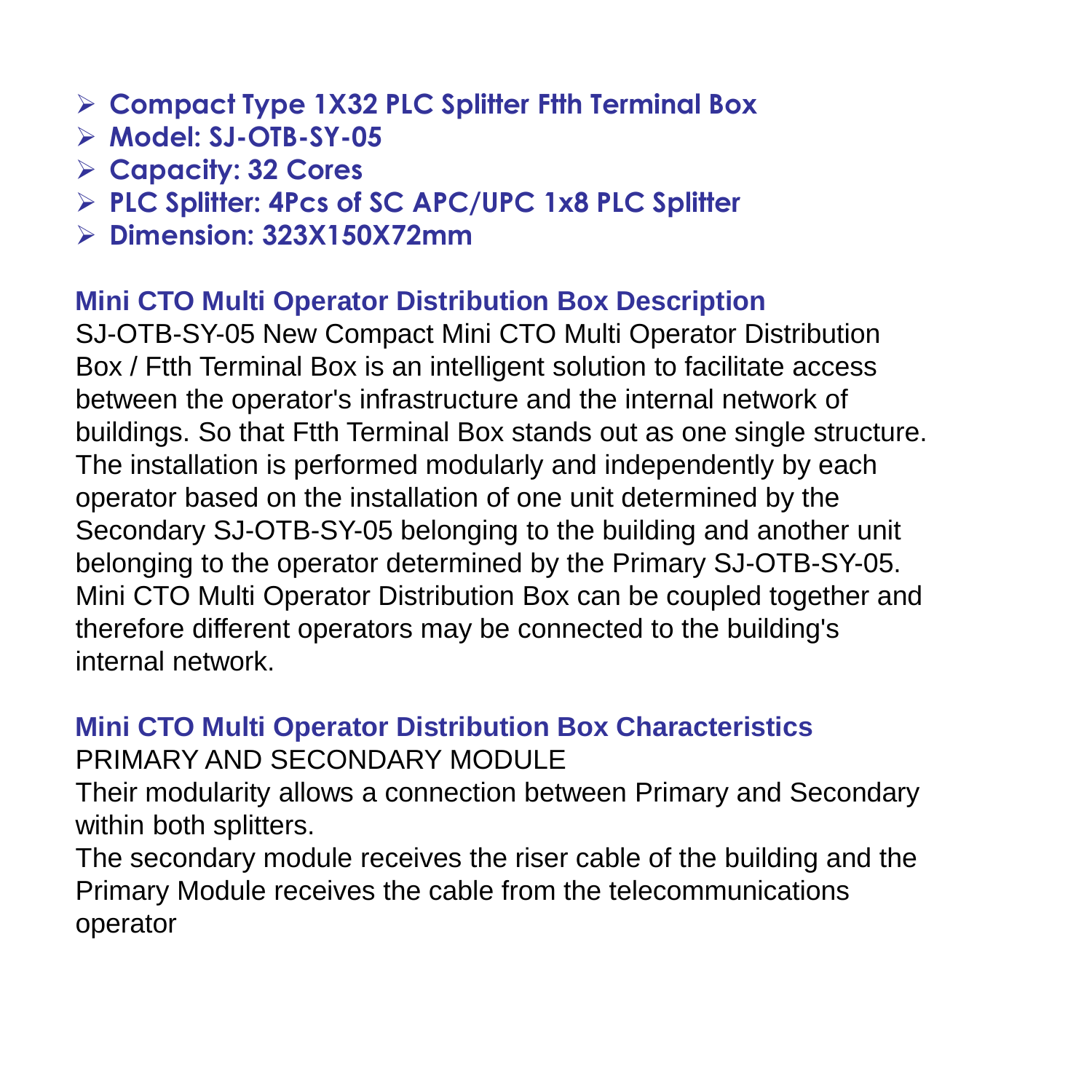## **Mini CTO Multi Operator Distribution Box Compartments**

The units are composed of two compartments, one for fusing fibers organized in cassettes and another compartment for the passage of connecting patch cords between the operator and client. The compartments are separated by an SC / APC adapter module. Depending on the SJ-OTB-SY-05 version, this module can have up to 32 SC / APC adapters.

#### **Mini CTO Multi Operator Distribution Box Flexibility**

The can have a multi-operator function, meaning that after the installation of Primary Operator A, a more independent form of one or more units of other operators may be installed.

## **Mini CTO Multi Operator Distribution Box Installation**

The adapter panel is removable so that it can be easily mounted with adapters.

Both covers can be disassembled; the organizer cassettes open like a flipbook and can be removed at any time. Overall, the SJ-OTB-SY-05 is easy to install and is user friendly.